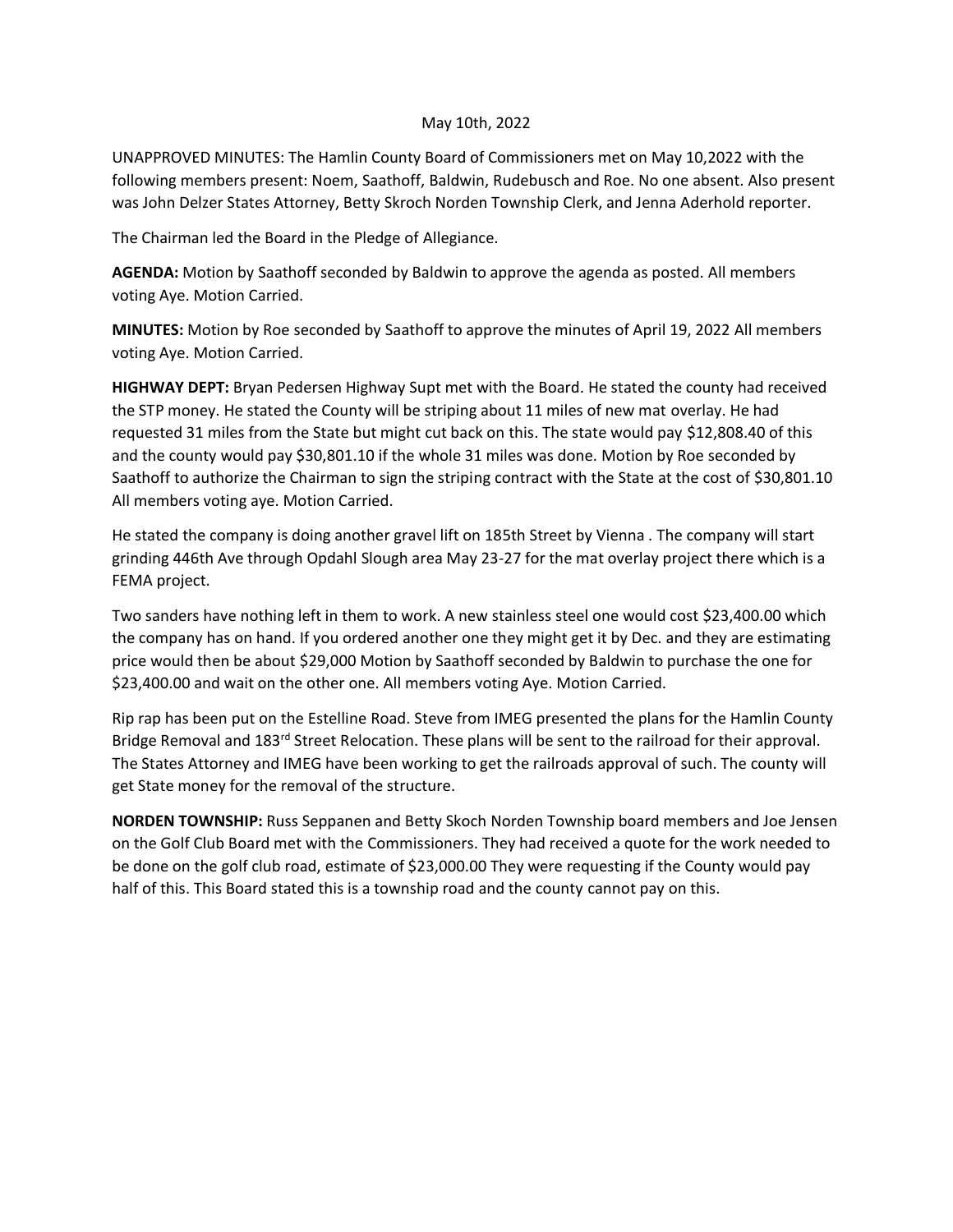**ORDINANCE #2022-03:** THIS Ordinance would change Section 1.03.01 Official Zoning Map which was adopted by Ordinance #2011-2 An Ordinance Amending Ordinance #2005-1 as amended of the Zoning Ordinance of Hamlin County be amended by changing the zoning designation of certain properties from Lake Park District to Lake Park Commercial District. A joint meeting was held with the Zoning Board members, Robbie Fedt, Richard Wiarda and John Pantzke. Payton Cardo Hamlin Zoning Office and Todd Kays of First District were also present. Many residents from Lake Poinsett were also present. Motion by Wiarda seconded by Rudebusch to hold a joint meeting on this Ordinance. All members voting Aye. Motion by Pantzke seconded by Fedt to recommend this to the Commissioners Board. All members voting aye. Motion Carried. Wiarda opened the meeting to public comment. About 20 meetings of the Lake Poinsett Assoc. have been held through the winter. Comments were made that there should not be any more campgrounds allowed. That the lake is getting very congested, a lot of traffic and safety issues. Trying to keep residential areas. Some feel more restrictions should be put on any new commercial. Present campground owners stated they were required to hook up to Lake Poinsett Sanitary or some have their own pumping tanks. Present campground owners feel all campground owners should be treated equally. It was suggested to put in the Ordinance a line that says any campgrounds prior to June 1,2022 are grandfathered in but that no more campgrounds after this in Lake Park. Motion by Pantzke seconded by Fedt to add this to the Ordinance that campgrounds prior to June 1,2022 are grandfathered in but no more after June 1,2022 are allowed. Roll Call Vote Fedt Yes, Pantzke Yes, Saathoff Yes, Wiarda Yes Motion Carried. Motion by Pantzke seconded by Fedt to also change 1-7 under Conditional Permitted Uses to Conditional Uses. Roll Call Vote Saathoff Yes, Fedt Yes, Pantzke Yes, Wiarda Yes, Motion Carried. Motion by Fedt seconded by Pantzke to recommend this Ordinance as amended to the Board of Commissioners and to adjourn as a Zoning board. All members voting aye. Motion Carried. Commissioners held their first reading of Ordinance #2022-3 Motion by Rudebusch seconded by Baldwin to set the Second Reading of such for May 24 at 10:30 am in the Commissioners room County Courthouse at Hayti. All members voting Aye. Motion Carried.

**BUILDING PERMITS:** The Director of Equalization would like to have the Commissioners request that four owners be required to pay an additional building permit fee due to his appraisal after viewing them was higher than they had stated on their building permit that it would be. The Board will not request any more fees from these owners.

**SHERIFF:** Chad Schlotterbeck Sheriff met with the Board concerning a contract with Watertown City for non-emergency dispatch service starting January 1st, 2023. He also will be meeting with all the cities and towns in Hamlin County to update their law contracts. Motion by Roe seconded by Rudebusch to authorize the Chairman to sign the contract for non-emergency dispatch service which includes Hamlin County and Lake Norden City, Bryant City, Castlewood City, Estelline City, Hazel Town and Hayti Town through Watertown City and Watertown Police Dept from January 1st,2023 to December 31st, 2024 in the amount of 24,685.20 annually. All members voting Aye. Motion Carried.

**LAKE NORDEN CITY:** Chad Schlotterbeck Sheriff presented a contract with Lake Norden City for police services. Lake Norden City council had already approved such. Motion by Baldwin seconded by Saathoff to authorize the Chairman to sign the Lake Norden Police Dept-Hamlin County Sheriff Shared Policing Agreement for the Sheriff's Office to provide law enforcement coverage within the city's limits when the City Police Dept is not available at a minimum rate of \$310.00 a month whether used or not and more if above the rate. All members voting Aye. Motion Carried.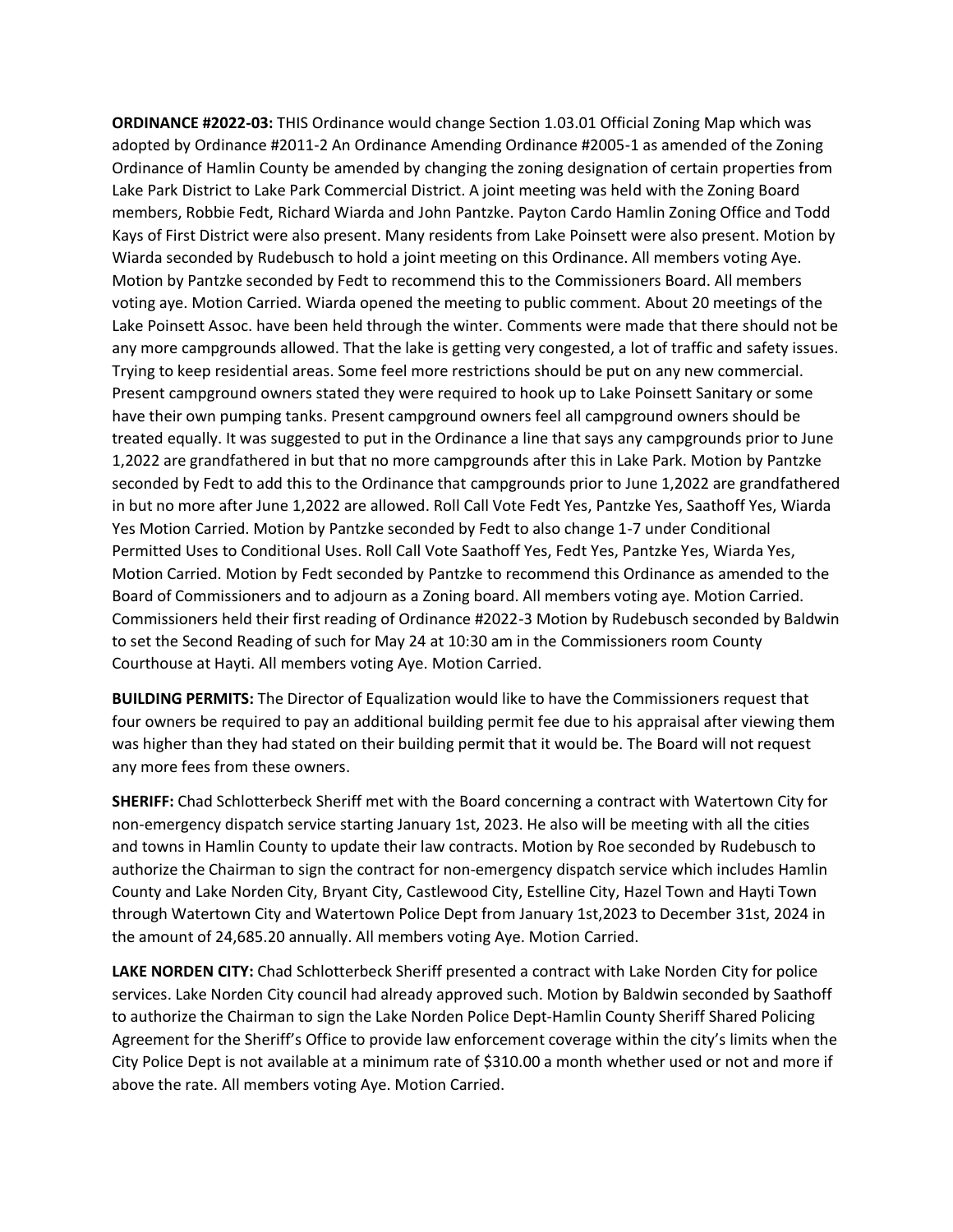**CASTLEWOOD SCHOOL:** Chad Schlotterbeck Sheriff presented a contract with Castlewood School for a School Resource Officer. Motion by Rudebusch seconded by Baldwin to authorize the Chairman to sign the School Resource Officer Agreement with Castlewood School for 180 hours during the 2022-2023 school calendar year at a rate of \$620.00 per month during school year September 2022 - May 2023. All members voting Aye. Motion Carried.

**EXECUTIVE SESSION:** Motion by Roe seconded by Rudebusch to go into executive session at 1:05 for personnel reasons SDCL 1-25-2 (1) All members voting Aye. Motion Carried. The Chairman declared them out at 1:15

**PLATS:** Motion by Roe seconded by Baldwin to approve the following plats of Lots 1 and 2 of Block 2 Lakness Addition in Hamlin County located in the Southwest Quarter of Section 10, T114N R 54W of the 5<sup>th</sup> PM Hamlin County and Plat of Lot 45A of Runia Lakeview South Addition in Government Lot 4, Section 34-T113N-52W of the 5<sup>th</sup> PM Hamlin County All members voting Aye. Motion Carried.

**RETAIL ON-OFF SALE MALT BEVERAGE AND SD FARM WINE LICENSES:** Motion by Baldwin seconded by Rudebusch to approve the following retail on-off sale malt beverage and SD farm wine license for Siouxland Bar & Grill, Siouxland Grocery & Casino, Hurleys Motorboat Beach Bar and Dollar General Store. All members voting Aye. Motion Carried.

**FUEL QUOTES:** April 25 in Hazel #2 Diesel Hamlin County Farmers Coop 4.35 Farmers Union 4.33 May 4 in Lake Norden #2 Diesel Hamlin County Farmers Coop 4.52 Farmers Union 4.51 All quotes do not contain certain taxes.

## **CLAIMS PAID:**

COMMISSIONERS: Jay Baldwin mileage 5.46 Dakotan publishing 302.35 Hamlin County Publishing 474.82 Leland Roe mileage 16.80 Douglas Noem mileage 63.00 Randall Rudebusch mileage 57.12 Larry Saathoff mileage 50.40 Total gross salaries for complete dept 5400.00 benefits 1275.54 Total Commissioners expense 7645.49

ELECTION: Dakotan publishing 31.92 Hamlin County Publishing 110.98 Office Peeps supp 17.98 Total Election expense 160.88

COURT: Carmen Bremmon interpretor 200.00 mileage 42.00 Dakota Data Shred supp 30.25 Kelli Lardy transcript 68.40 Total Court expense 340.65

AUDITOR: Holiday Inn travel 196.00 ITC phone 50.60 Dixie Opdahl travel 54.00 PMB state access 21.68 Total gross salaries for complete dept 4939.49 benefits 377.87 Total Auditors expense 5639.64

TREASURER: Connecting Point supp 10.00 Dakota Data Shred rental 30.24 ITC phone 98.00 Jessica Delzer travel 211.78 Lar-Jo's supp 78.50 Office Peeps supp 30.35 equipment 730.00 PMB state access 21.66 Total gross salaries for complete dept 9521.17 benefits 2578.89 Total Treasurer expense 13,310.59

POSTAGE COPIES: Office Peeps copy machine contract 2 months 200.80 Quadient postage 700.00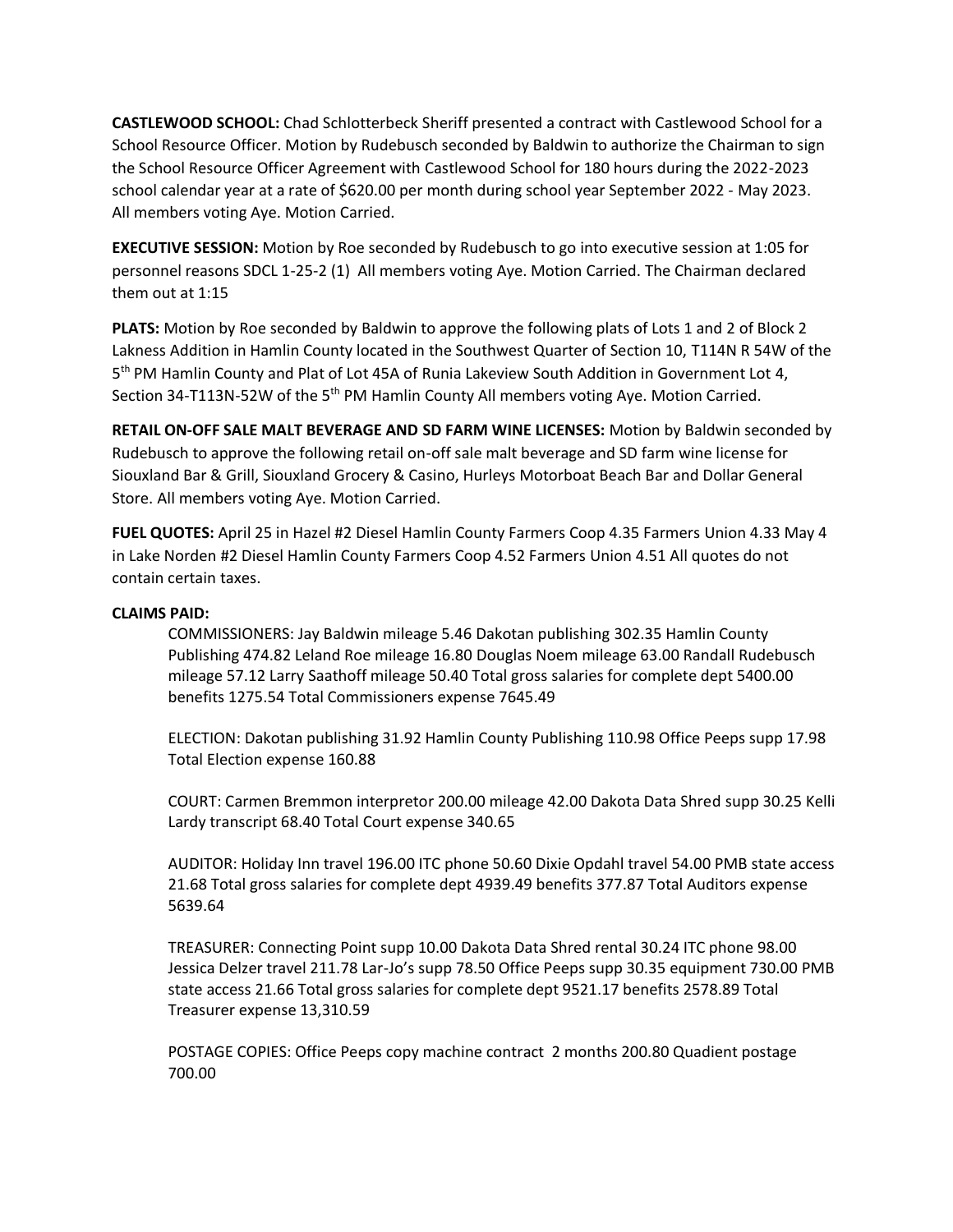STATES ATTORNEY: Delzer Law Secretary 750.00 ITC phone 85.57 Total gross salaries for complete dept 5569.00 benefits 1614.72 Total States Attorney expense 8019.29

COURT APPOINTED ATTORNEY: Bratland Law 2050.30 Roger Ellyson 2171.92 Anthony Teesdale 508.59

COURTHOUSE MAINT: Culligan water 134.25 Dust Tex floor mats 87.69 Hamlin Building Center supp 2.00 Hayti Town water & sewer 54.50 Hillyard supp 199.47 ITC internet 43.09 Jutting Grocery supp 5.29 Capital One-Wal Mart supp 57.06 Warne Plumbing repairs 1419.90 Northwestern Energy Heat 867.97 Total gross salaries for complete dept 3170.00 benefits 1420.79 Total Courthouse Maint expense 6594.03

DIRECTOR OF EQUALIZATION: Hamlin County Publishing Sub 52.00 ITC phone 98.00 Office Peeps supp 129.20 Total gross salaries for complete dept 10,193.28 benefits 3248.33 Total Director of Equalization expense 13,720.81

REGISTER OF DEEDS: Holiday Inn travel 196.00 ITC phone 55.85 Microfilm Imaging rental 345.00 Office Peeps supp 39.76 PMB state access 21.66 Amber Raasch travel 40.00 Total gross salaries for complete dept 6013.68 benefit 820.86 Total Register of Deeds expense 7532.81

VETERANS SERVICE: ITC phone 240.42 Office Peeps supp 4.78 Total gross salaries for complete dept 950.00 benefits 129.70 Total Veterans Service expense 1324.50

ANIMAL BOUNTY: Dept of Revenue half year animal bounty 1688.96

SHERIFF: Dons Body Shop repairs 6828.49 Estelline Community Oil repairs 748.20 gas 1472.23 Farmers Union Gas 367.38 Hamlin County Coop repairs 68.40 supp 19.67 gas 417.02 Hamlin Building Center supp 8.58 ITC phone 256.75 Language Line Util 214.72 MPH Industries supp 38.38 S&S Auto repairs 329.82 Safe Life Defense supp 492.30 Chad Schlotterbeck travel 140.00 SD DOT gas 2429.39 Tritech Software supp 1350.00 Visa supp 46.69 Total gross salaries for complete dept 31,032.35 benefits 8457.51 Total Sheriffs expense 54,717.88

JAIL: Codington County Jail 3990.00 Prairie Lakes blood tests 170.00 SD Health Lab blood tests 120.00

CORONER: Codington County Prof service 550.00 Donna Thompson mileage 33.60 fees 159.00 benefits 12.17 Total coroner expense 754.77

GENERAL 911: H-D Electric towers elec. 113.41 Hamlin Coop gas 40.01 ITC trunking charge 374.33

NURSE: Donna Eide travel 14.00 total gross salaries for complete dept 3152.00 benefits 1079.92

LIEAP: ITC phone 53.05

EXTENSION: ITC phone 99.50 Jutting Grocery supp 2.98 Office Peeps supp 195.14 Capital One Wal Mart Supp 8.94 Total gross salaries for complete dept 3252.00 benefits 1093.20 Total Extension expense 4651.76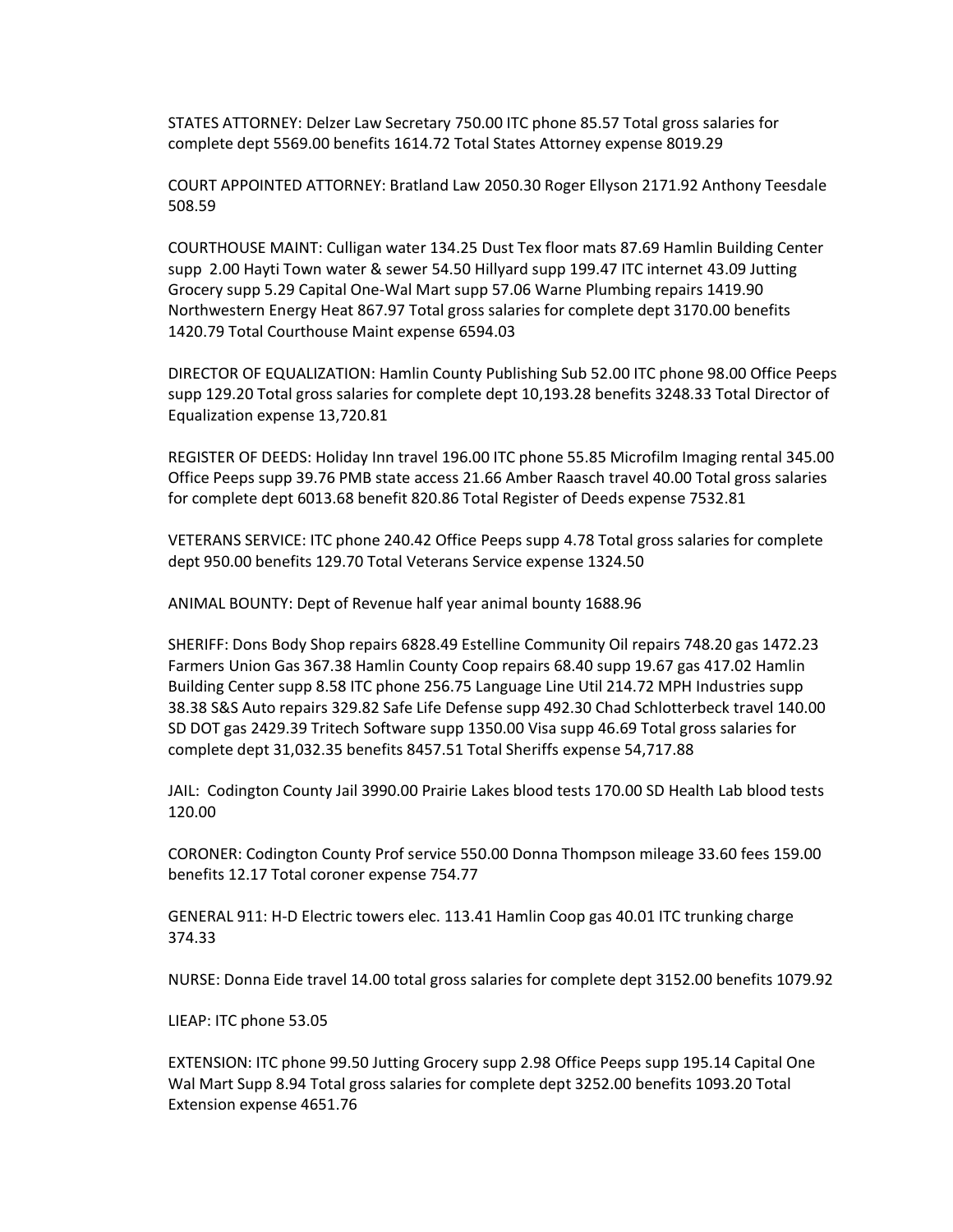WEED: Auto Value supp 20.99 C&R Supply Supp 1378.88 Eastside Equipment repairs 495.82 supp 29.64 H-D Electric bldg. elec. 2 months 324.51 Hamlin Coop Supp 34.84 Diesel 49.20 Hamlin Building Center supp 34.06 ITC phone 94.50 J&L Welding repairs 53.42 Office Peeps supp 10.00 Runnings supp 149.31 Van Diest Supply Weed Chemical 1305.00 Visa supp 105.15 Total gross salaries for complete dept 3625.00 benefits 1151.04 Total Weed expense 8861.36

ZONING: Dakotan publishing 267.32 First District quarterly contract 10,000.00 Robbie Fedt mileage 10.92 First District Postage 173.26 Hamlin County Publishing 174.00 John Pantzke mileage 8.40 Martin Prouty mileage 9.24 Richard Wiarda mileage 15.12 Stuart Schubloom mileage 9.24 Scott Popham mileage 6.72 Total gross per diem 875.00 benefits 70.62 Total Zoning expense 11,619.84

ROAD: Avera drug testing 63.00 Brians Glass repairs 120.00 Bryant City Util 21.64 Butler repairs 540.00 parts 2992.92 Cathy Popham reimburse insurance 1000.00 Duininck hot mix 89.10 Estelline Community Oil fuel 2384.47 Estelline City Util 14.60 Farmers Union fuel 9132.47 H-D Electric util 1448.61 Hamlin Coop fuel 6195.10 parts 410.00 LP 1285.40 Hamlin Building Center supp 41.58 Hayti Town Util 40.50 IMEG Prof service 6814.68 ITC phone 142.68 J&L Welding parts 91.31 KDM repairs 1186.37 LG Everist rock 11,121.81 Lyle Signs supp 1332.31 Menards supp 64.64 NAPA parts 72.99 Ottertail Power Util 37.19 Pheasantland Industries supp 70.15 Popham Construction repairs 498.75 SD DOT Prof service 1010.06 State Treasurer excise tax 83.78 Wheelco parts 19.89 Northwestern Energy 23.61 Visa Supplies 357.17 Gas 148.55 phone 1.05 AT&T cell phone 71.71 Total gross salaries for complete dept 40,858.74 benefits 12,337.67 Total Road expense 102,124.51

AG BUILDING: Hamlin Bldg Center supp 9.63 Hayti Town water & sewer 40.50 ITC phone 84.25 Office Peeps Equipment 251.00 Northwestern Energy heat 259.77 Total Ag Bldg expense 645.15

EMERGENCY & DISASTER: Hamlin Co Coop gas 194.02 ITC phone 76.16 KDM repairs 561.24 Visa phone 50.99 AT&T cell phone 92.24. Total gross salaries for complete dept 4200.00 benefits 573.27 Total Emergency & Disaster expense 5747.92

M&P FUND: Microfilm Imaging Register of Deeds 317.00 SDACO part of Register of Deeds fees to State 310.00

DEPT OF REVENUE: money sent to State Motor Vehicle license 171,420.72 Birth fees 60.00 Drivers License 946.00

RURAL ACCESS: AT&T cell phone 23.24

COUNTY 24/7 Total gross salaries for complete dept 651.60 benefits 88.69

BOOKMOBILE: Total gross salaries for complete dept 4196.16 benefits 474.49